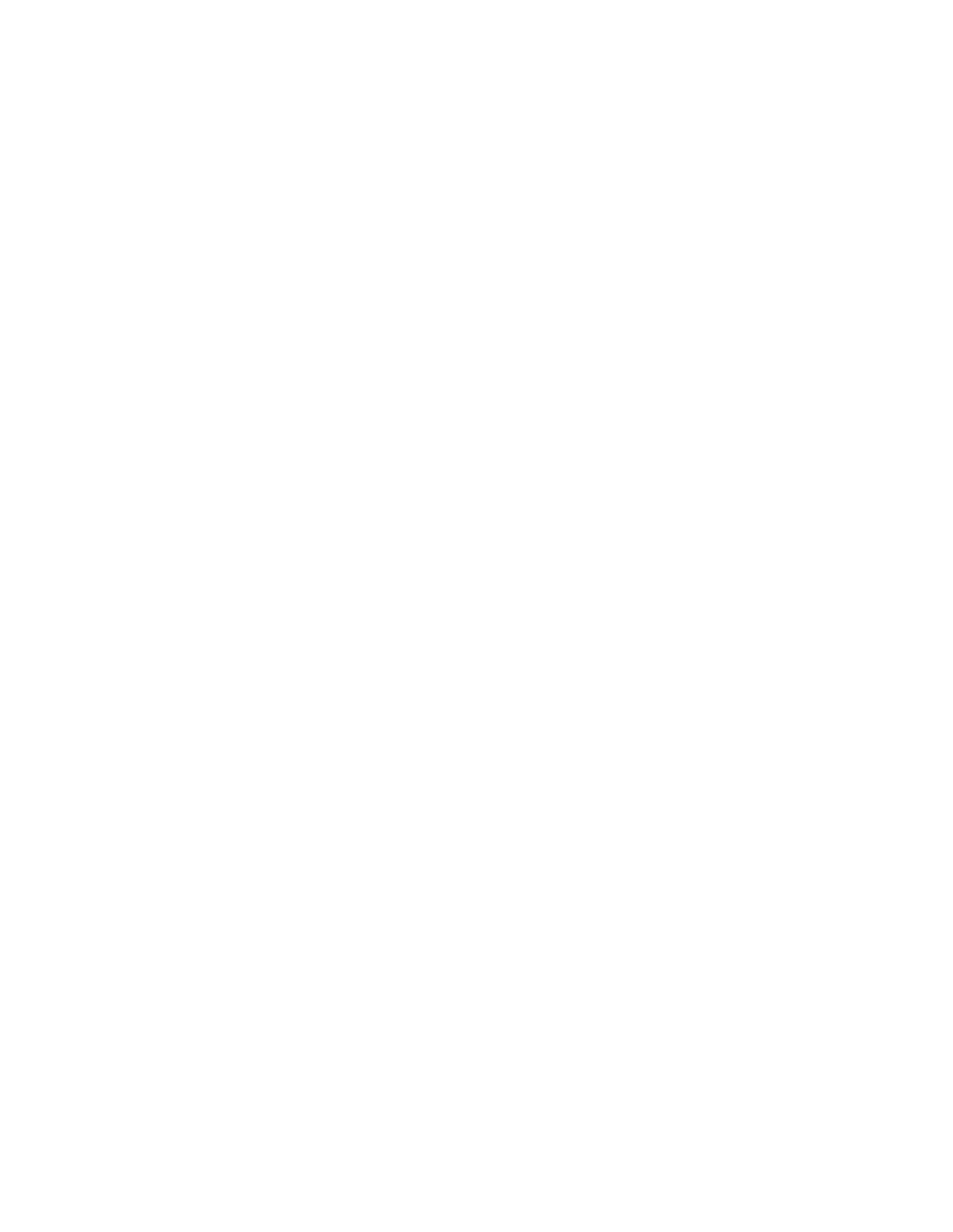# **PROGRAM YEAR 2020 IN REVIEW 7/1/20 - 6/30/21**



To begin, I would like to extend my gratitude to all Board members and Chief Elected Officials for their support in our quest to serve those individuals and employers in our 13 county workforce area and progressing our mission to connect the local workforce with sustainable growth opportunities. WIOA services benefit both individuals and local employers as well as enhance the local economies. Through your meeting attendance, committee leadership, and dedication of personal time, Local Workforce Innovation Area 23 continues to be considered best practice in several areas by the Department of Commerce and Economic Opportunity (DCEO). Your efforts and support are immensely valued.

In addition to the other information provided in this report, following are some highlights from Program Year 20:

- LWIA 23 spent 63.7% of Dislocated Workers and Adult funds and 59.1% of all funds on training customers.
- $\checkmark$  LWIA 23 received a 19.1% (\$603,272) decrease in funding for the program year beginning 7/1/21 after receiving a 15.1% (\$415,426) increase the previous year.
- $\checkmark$  C.E.F.S. staff participated in 2 Rapid Response events in our area, offering services to 91 individuals affected by layoff.
- $\checkmark$  8 On-the-Job-Training contracts were created with area businesses, totaling \$48,680.
- $\checkmark$  LWIA 23 was granted a waiver of the 80% expenditure policy, so that we were able to carryover unspent PY20 funds into PY21. \$723,019 (73%) of Youth funds and \$526,872 (44%) of Adult funds carried over into PY 21.
- $\checkmark$  After nearly a yearlong hiatus, the Integrated Business Services Team has resumed monthly meetings and is moving forward with supporting a unified message to the businesses we serve.
- $\checkmark$  Pat Click (Chair) and Gareld Bilyew (Vice-Chair) were re-elected as officers of the Board.
- $\checkmark$  Nancy Purdy (Chair) and David McCabe (Vice-Chair) were re-elected as officers of the CEO's.
- $\checkmark$  11 Incumbent Worker Training projects were completed or in process, totaling \$68,465.
- $\checkmark$  The Board selected Stephanie Lowe of Effingham as the annual Success Story winner.
- LWIA 23 Staff moved into the new Workforce Development Center on Lake Land College's campus in February. Staff members have their own office and a shared supply/copier room. Annual rent has decreased from \$12,216 to \$6,465 for a savings of 47%.
- $\checkmark$  The LWIA 23 website [www.lwa23.net](http://www.lwa23.net/) was redesigned and updated.

As we continue to progress through 2021 and into 2022, be assured that LWIA 23 staff and C.E.F.S. staff, as Service Provider, are steadfast in providing outstanding service to individuals and businesses in our workforce area in innovative and accessible ways. We love the work we do here and enjoy seeing the impressive gains that our customers and partners make. From entry to executive levels, young adults to senior career professionals, and everyone in between, we proudly serve Local Workforce Innovation Area 23.

I am delighted to present our Annual Report for Program Year 20 (July 1, 2020 – June 30, 2021).

Best Regards,

Jamie Core Joffran

Jamie Corda Hadjaoui, MBA Director of Workforce Investment Lake Land College / LWIA 23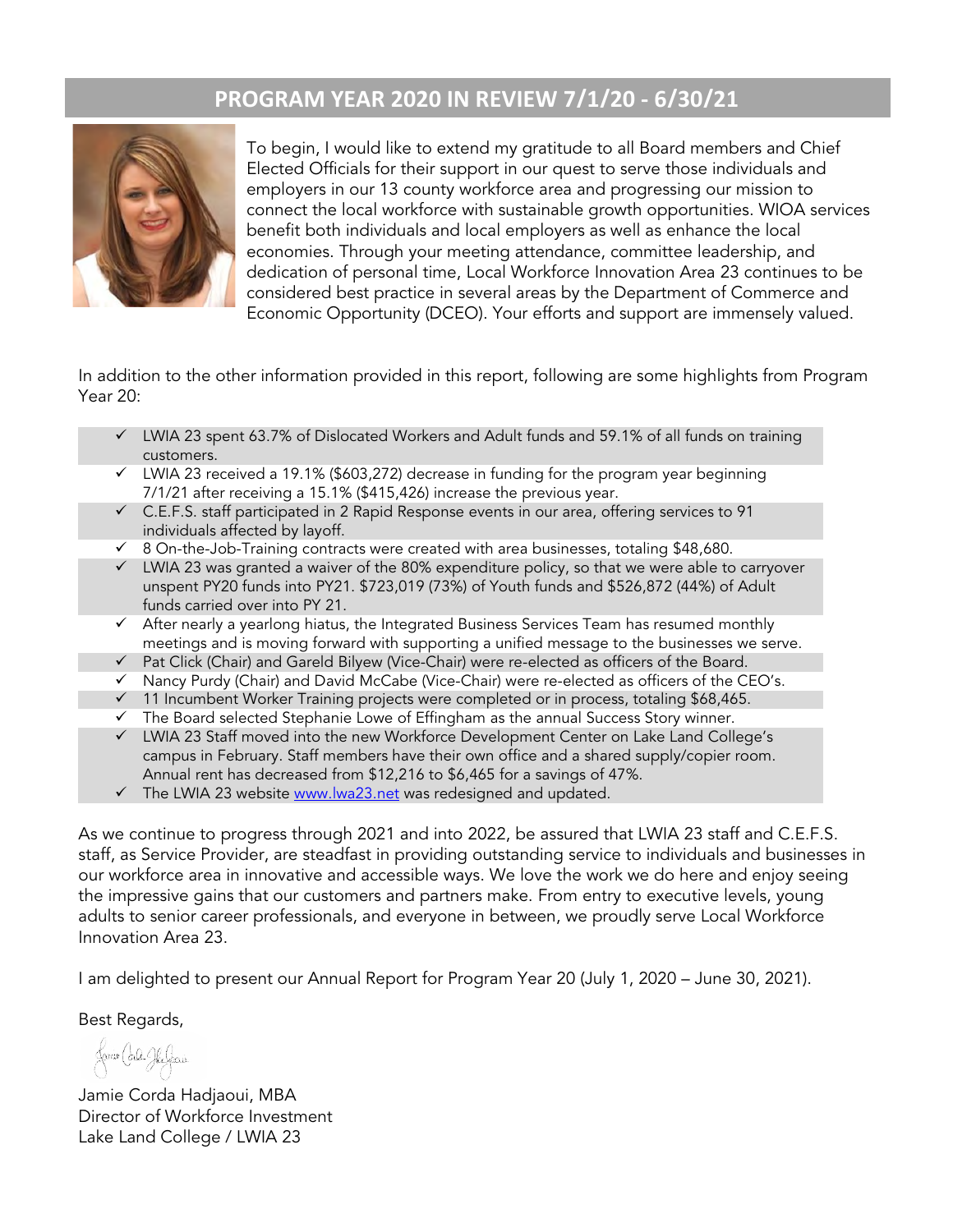# **LOCAL WORKFORCE INNOVATION BOARD #23 MEMBERS**

| <b>Chair - Pat Click</b>   | McKellar, Robertson, McCarty & Click Insurance Ltd., Partner      |  |  |  |  |  |
|----------------------------|-------------------------------------------------------------------|--|--|--|--|--|
| Vice Chair - Gareld Bilyew | PRSI Pump Repair Specialists, Inc, Owner                          |  |  |  |  |  |
| Jim Bolin                  | Bolin Enterprises, Inc., Owner                                    |  |  |  |  |  |
| Kevin Buenker              | International Union-Operating Engineers Local 841, Business Rep.  |  |  |  |  |  |
| Kevin Bushur               | C.E.F.S. Economic Opportunity Corp., CEO                          |  |  |  |  |  |
| <b>Bryan Cannon</b>        | Cannons Furniture, Owner                                          |  |  |  |  |  |
| Dave Cole                  | Moultrie County Counseling Center, Director                       |  |  |  |  |  |
| Mike Conrad                | Top Shelf Solutions, Owner                                        |  |  |  |  |  |
| Lisa Erbacher              | Country Financial, Representative                                 |  |  |  |  |  |
| Adam Flack                 | Department of Rehabilitation Services, Rehab Svcs. Supervisor     |  |  |  |  |  |
| <b>Tiffany Macke</b>       | U of I Extension, Community Development Educator                  |  |  |  |  |  |
| Amanda Martin              | North American Lighting, Human Resources Manager                  |  |  |  |  |  |
| Josh McElravy              | Laborers Local Union #159, President                              |  |  |  |  |  |
| Patti Metzger              | IDES, Public Service Administrator                                |  |  |  |  |  |
| Julie Obermark             | Kaskaskia College, Vice President of Instructional Services       |  |  |  |  |  |
| <b>Stacey Parr</b>         | National Able Network, Program Manager (Title V)                  |  |  |  |  |  |
| John Perry                 | Cornerstone Financial, Senior Financial Advisor                   |  |  |  |  |  |
| Lori Poorman               | Agri-Fab, Human Resources Manager                                 |  |  |  |  |  |
| Deb Reed                   | Reed Reflexology, Business Manager                                |  |  |  |  |  |
| Lewis Ryder                | First-Mid Bank and Trust, Assistant Vice President                |  |  |  |  |  |
| Denise Smith               | Sarah Bush Lincoln Health System, Human Resources Director        |  |  |  |  |  |
| Chris Strohl               | Director of Adult and Alternative Education                       |  |  |  |  |  |
| Kim Taylor                 | FayCo Enterprises, Inc., Executive Director                       |  |  |  |  |  |
| Carol Tracy                | Embarras River Basin Agency, CSBG Coordinator                     |  |  |  |  |  |
| Connie Waldrop             | Illinois Department of Human Services, Local Office Administrator |  |  |  |  |  |
| Jason Warfel               | Kuhl's Trailer Sales, Vice President                              |  |  |  |  |  |
| <b>Austin Zwilling</b>     | Olney Trust Bank, Loan Officer Supervisor                         |  |  |  |  |  |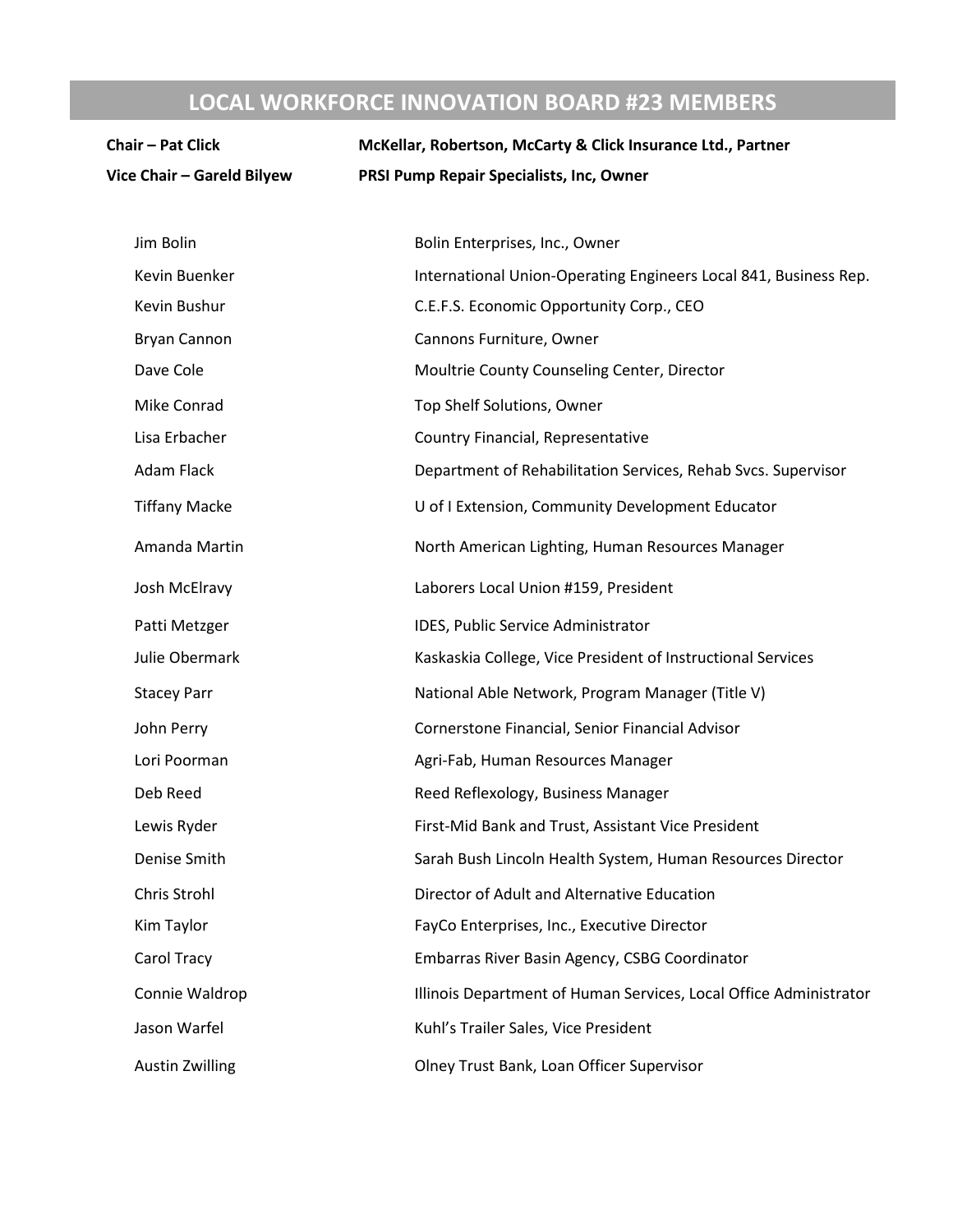# **CHIEF ELECTED OFFICIALS, COMMITTEE CHAIRS & BOARD STAFF**

#### *CEOs*

**Chair - Nancy Purdy - Coles County Vice Chair - David McCabe - Moultrie County**  Jim Bolin - Clark County Joe Gilliland - Clay County David Fulling - Crawford County Todd Beard - Cumberland County Jeff Voigt - Edgar County John Perry - Effingham County Jennifer Waggoner - Fayette County Jason Warfel - Jasper County Jim Brewer - Lawrence County Debbie A. Smith - Marion County Dennis Graves - Richland County

*Planning & Oversight Committee* Chair – Mike Conrad Vice Chair – Chris Strohl

> *Youth Committee* Chair - Tiffany Macke Vice Chair – Chris Strohl

*Executive Committee* Chair – Pat Click Vice Chair – Gareld Bilyew

*Consortium Committee* Chair - Kevin Bushur Vice Chair – Chris Strohl

#### *LWIA 23 Board Staff*

Jamie Corda Hadjaoui - Director of Workforce Investment Tony Logue - WIOA Operations Coordinator Debbie Whitacre - WIOA Financial Operations Coordinator

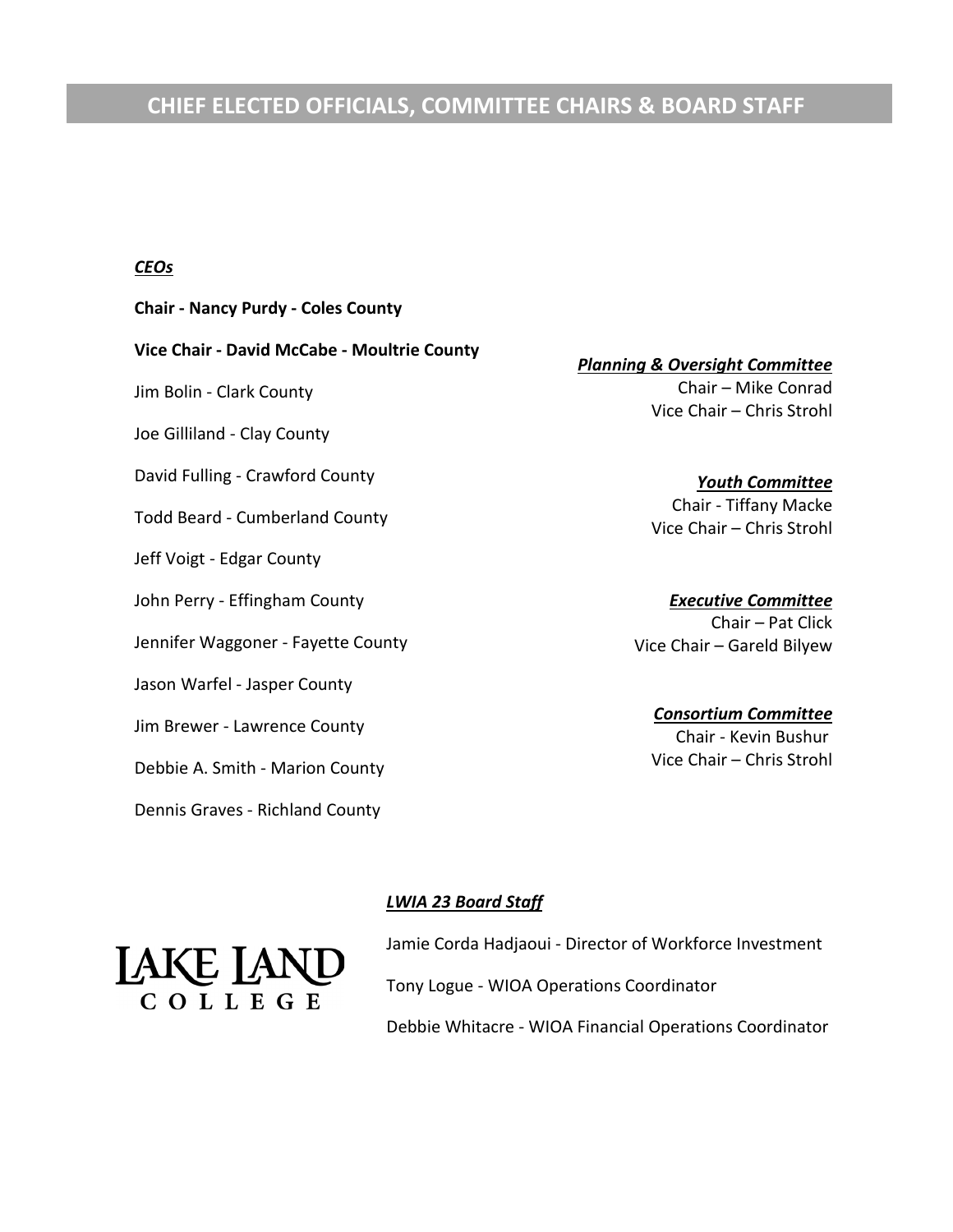# **C.E.F.S. STAFF**

#### *Effingham Central Office*

Kevin Bushur – Chief Executive Officer Laurie Jennings – Workforce Program Director Kristen Turner – WIOA Programs Planner Terry Meyer – WIOA Accounting Specialist

#### *Centralia Office*

Azlynn Arnold – Career Planner

#### *Effingham Office*

Elaine Nuding – WIOA Operations Manager Charlene Nelson – WIOA Coordinator Carol Hoedebecke – Career Planner Azlynn Arnold – Career Planner

#### *Mattoon Office*

Debra Schumacher – WIOA Coordinator Tabithia Wilcoxen – Career Planner Laura McHenry – Career Planner

*Olney Office* Alexis Urfer – Career Planner

#### *Robinson/Lawrenceville Offices*

Maureen Hays – Career Planner

*Vandalia Office* Heidi Cade – Career Planner

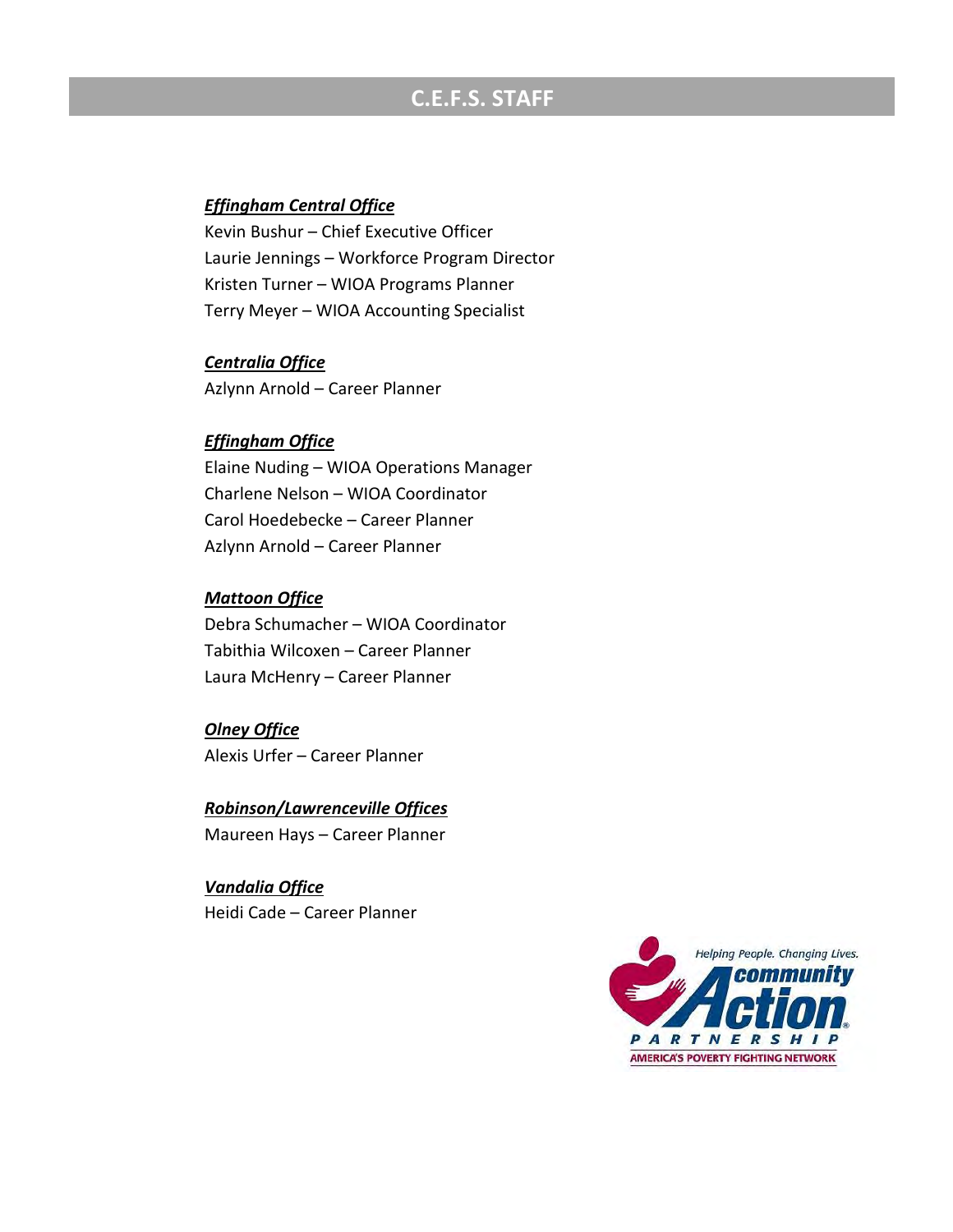*The following projects, data, and stories reflect the important work WIOA funding provides to our workforce area.* 



Unemployment statistics for the counties in our area for the last three years in the month of July. (Note: July 2020 was during the height of the COVID-19 pandemic.)



Funding for adult, youth and dislocated workers over the years.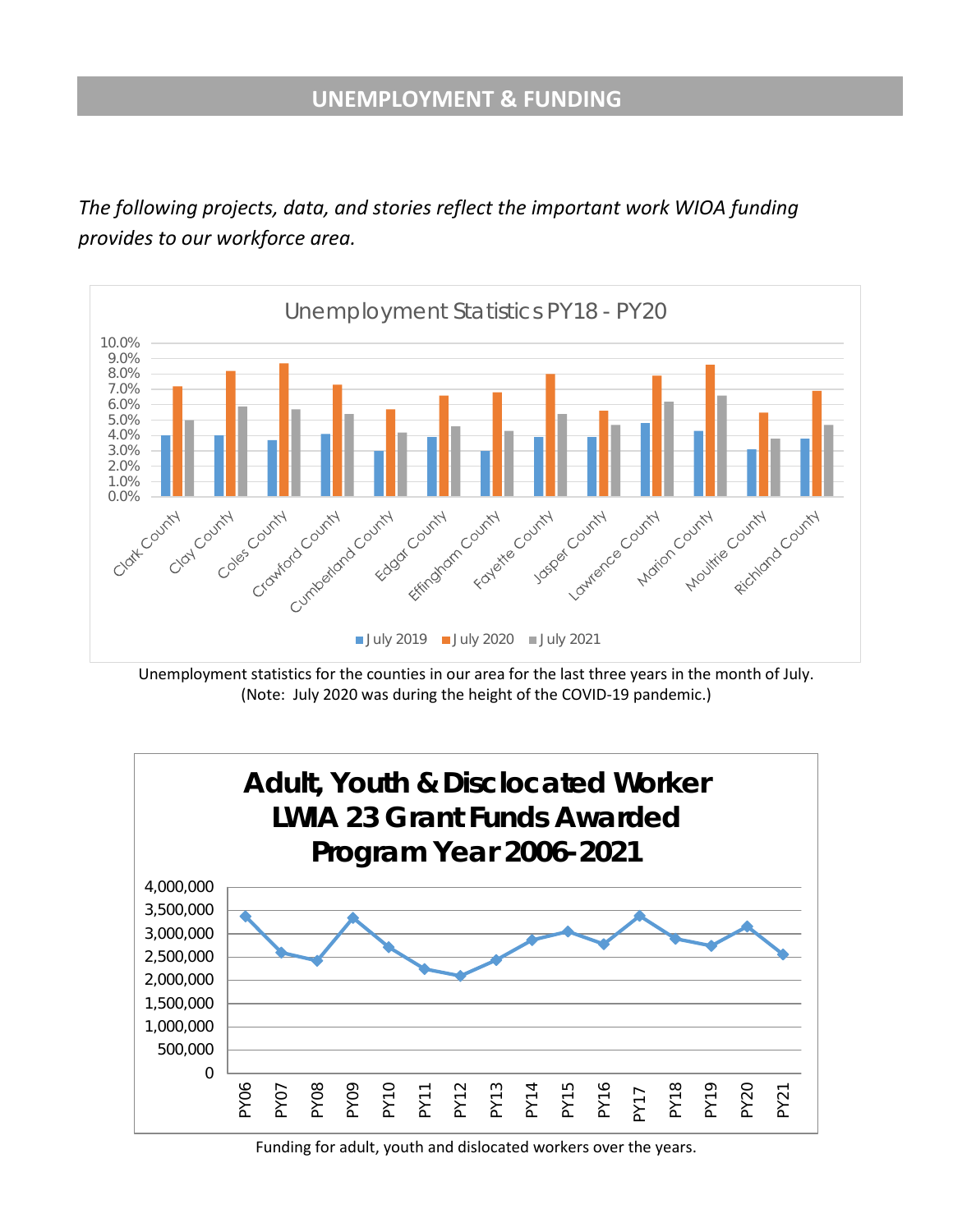### **PARTICIPANT DATA**



# Youth Services

Local Workforce Area 23 offers services through this program to at-risk youth to help them overcome barriers and achieve educational and employment goals. Services offered in this program are: Work experience, skills training, GED classes, leadership development, tutoring and career development, etc.

# Adult Services

This program provides services to job seekers that move individuals from being economically disadvantaged to self-sufficient. In addition to meeting the income standards for eligibility, customers enrolled in 1A often have other barriers to employment (disabilities, limited work experience, basic skills deficiency, etc.)

Examples of the types of services offered are: Upgrading resume writing skills, upgrading interviewing skills, tuition, transportation, child care, job search assistance and on the job training. All of these services can be accessed at the Illinois workNet Centers and affiliate sites.

# Dislocated Worker/TAA Services

These programs provide services to those individuals who have been affected by a layoff or business closing. Examples of the services provided in this program are: Upgrading resume writing skills, upgrading interviewing skills, tuition, transportation, child care, job search assistance and on the job training. All of these services can be accessed at the Illinois workNet Centers and affiliate sites.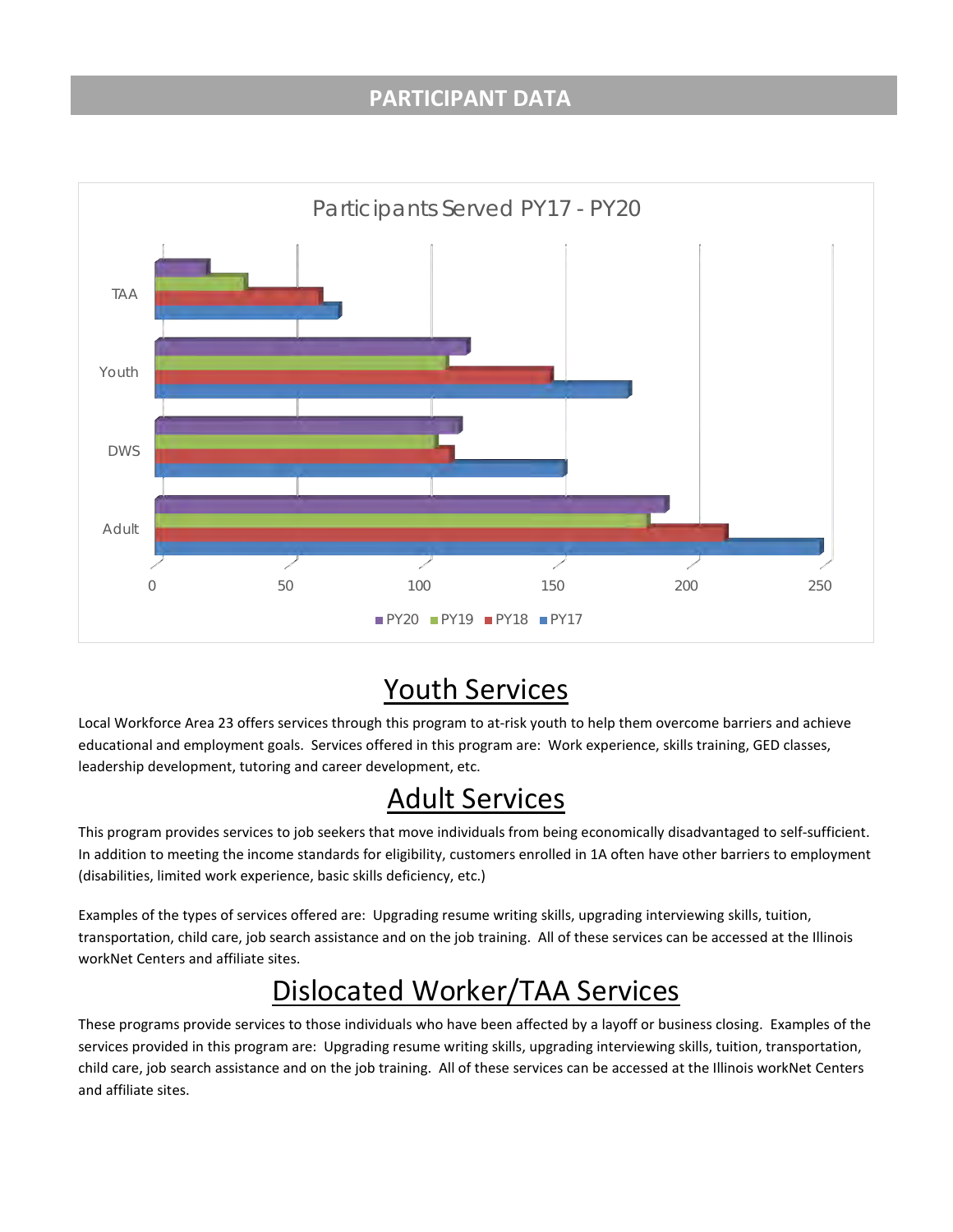# **TRAINING PROVIDERS / PROGRAMS**

# **July 1, 2020 - June 30, 2021**

|                                    | <b>IECC</b>    | KC             | LLC            | <b>PKLND</b> | Total          |
|------------------------------------|----------------|----------------|----------------|--------------|----------------|
| Accounting/Bookkeeping             | 3              | 1              | $\overline{7}$ |              | 11             |
| Agriculture                        |                |                | $\overline{4}$ |              |                |
| <b>Animal Services</b>             |                |                |                |              | 0              |
| Auto Body Repair                   |                |                |                |              | $\overline{0}$ |
| Auto Mechanic                      | $\overline{2}$ |                |                |              | $\overline{c}$ |
| Carpenter                          |                |                |                |              | $\mathbf 0$    |
| <b>CDL</b>                         | 4              | 1              | 15             |              | 20             |
| Chefs & Cooks                      |                | $\overline{2}$ |                |              | $\overline{2}$ |
| Computer                           |                |                |                |              |                |
| Network/Programming/Support        |                |                | 9              |              | 9              |
| <b>Criminal Justice</b>            |                |                |                |              | 0              |
| Dental Hygienist/Assistant         |                |                |                |              | 0              |
| <b>Electrical Repair</b>           |                |                |                |              | $\mathbf 0$    |
| <b>Elementary Education</b>        |                |                |                |              | $\mathbf 0$    |
| <b>EMT</b>                         |                |                | $\overline{4}$ |              | 4              |
| Engineering                        | 5              |                | 11             |              | 16             |
| <b>Food Preparation</b>            |                |                |                |              | 0              |
| <b>HVAC</b>                        |                | $\overline{1}$ | $\overline{1}$ |              | $\overline{2}$ |
| <b>Information Systems</b>         |                |                |                |              | 0              |
| <b>LPN</b>                         | $\overline{2}$ | 5              | 12             |              | 19             |
| Maintenance Repair                 |                |                |                |              | 0              |
| <b>Marketing Manager</b>           |                |                |                |              | 0              |
| <b>Medical Assistant</b>           | 9              |                | 3              |              | 12             |
| <b>Medical Records / Coders</b>    | 1              | $\overline{7}$ | 11             |              | 19             |
| <b>Office Supervisor</b>           | 3              | 5              | $\overline{7}$ |              | 15             |
| <b>Operations Manager</b>          |                |                |                |              | 0              |
| <b>Physical Therapy Assistant</b>  |                |                | 9              |              | 9              |
| Radiology                          | 4              |                |                |              | 4              |
| <b>Respiratory Therapy</b>         |                | 5              |                | 3            | 8              |
| <b>RN</b>                          | 37             | 26             | 68             |              | 131            |
| Sales Management                   |                |                | 14             |              | 14             |
| Secretary/Administrative Assistant |                |                |                |              | 0              |
| Welding                            |                | $\overline{2}$ | 3              |              | 5              |
|                                    | 70             | 55             | 178            | 3            | 302            |

IECC = Illinois Eastern Community Colleges KC - Kaskaskia College LLC = Lake Land College PKLND = Parkland College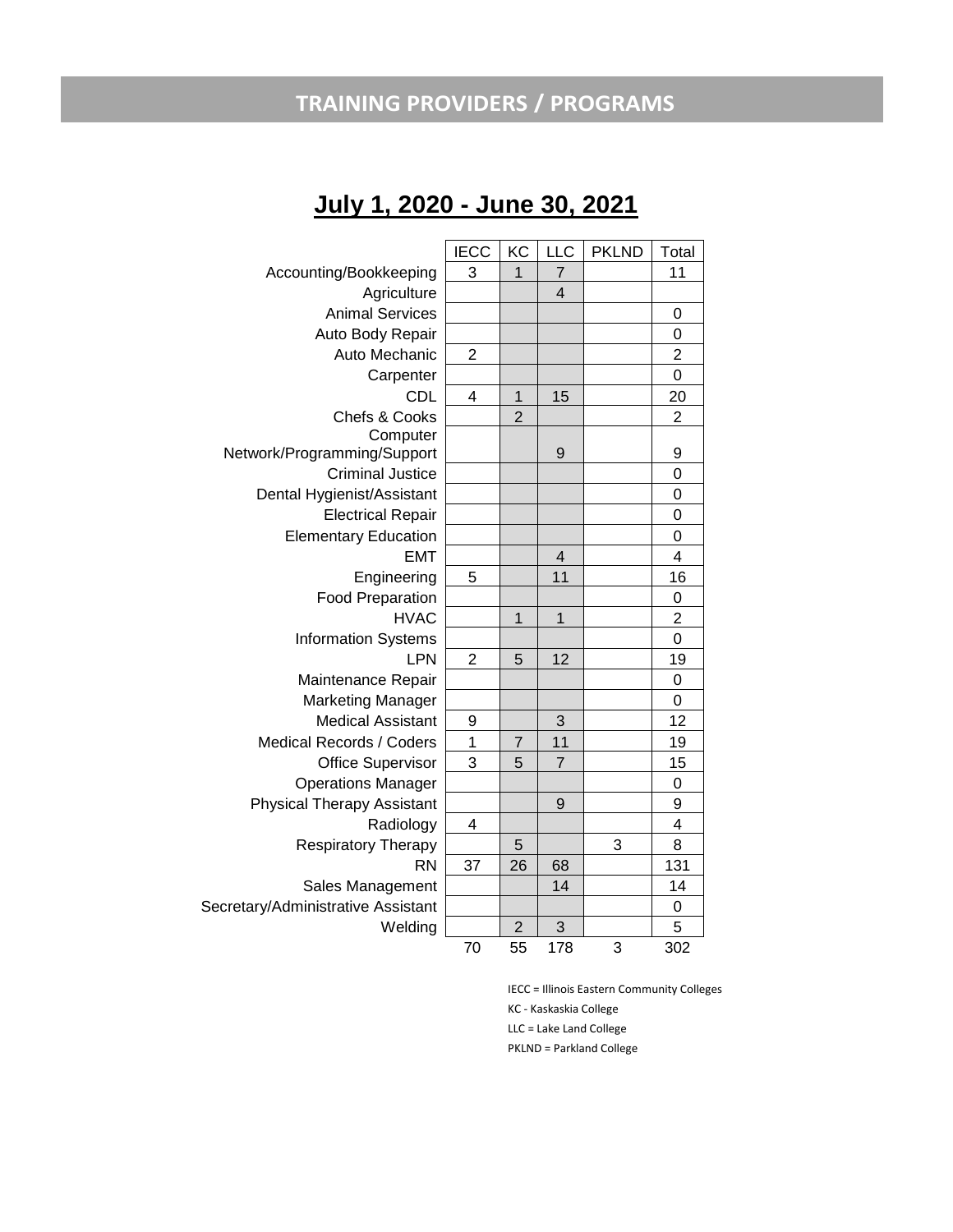### **PERFORMANCE OUTCOMES FOR PROGRAM YEAR 2020**

## **Final Annual Outcomes**

#### **LWA: 23 - CEFS Economic Opportunity Corporation**

|                                                                                                                                                                                                               | Numerator / Denominator |                                                | Print                                          | Return                                                                                                                                                                                                                         |                                                     |                                                     |                                                                                   |
|---------------------------------------------------------------------------------------------------------------------------------------------------------------------------------------------------------------|-------------------------|------------------------------------------------|------------------------------------------------|--------------------------------------------------------------------------------------------------------------------------------------------------------------------------------------------------------------------------------|-----------------------------------------------------|-----------------------------------------------------|-----------------------------------------------------------------------------------|
| <b>Overall Outcome: FAIL</b>                                                                                                                                                                                  |                         | <b>Program Year: 2020</b>                      |                                                | through                                                                                                                                                                                                                        |                                                     | <b>Program Quarter: 4</b>                           |                                                                                   |
| <b>Performance Measurement</b>                                                                                                                                                                                |                         | <b>Negotiated</b><br>Goal                      | 90%<br><b>Threshold</b>                        | Actual<br>Outcome                                                                                                                                                                                                              | % of<br><b>Negotiated Threshold</b><br>Goal         | % of<br>Goal                                        | <b>Status</b>                                                                     |
| Youth Employment Rate Q2 (YER2):<br>Youth Employment Rate Q4 (YER4) :<br>Youth Median Earnings Rate Q2 (YMER):<br>Youth Credential Attainment Rate (YCAR) :<br>Youth Measurable Skills Gain (YMSG) :          |                         | 66.0%<br>66.0%<br>\$3,200.00<br>60.0%<br>52.0% | 59.4%<br>59.4%<br>\$2,880.00<br>54.0%<br>46.8% | 75.0%<br>76.56%<br>\$4,490.87<br>52.27%<br>54.24%                                                                                                                                                                              | 113.64%<br>116.0%<br>140.34%<br>87.12%<br>104.31%   | 126.26%<br>128.89%<br>155.93%<br>96.8%<br>115.9%    | <b>EXCEED</b><br><b>EXCEED</b><br><b>EXCEED</b><br><b>FAIL</b><br><b>EXCEED</b>   |
| Adult Employment Rate Q2 (AER2):<br><u> Adult Employment Rate Q4 (AER4) :</u><br>Adult Median Earnings Rate Q2 (AMER) :<br>Adult Credential Attainment Rate (ACAR) :<br>Adult Measurable Skills Gain (AMSG) : |                         | 82.0%<br>81.0%<br>\$6,200.00<br>65.0%<br>48.0% | 73.8%<br>72.9%<br>\$5,580.00<br>58.5%<br>43.2% | 86.36%<br>87.34%<br>\$8,021.98<br>63.16%<br>69.03%                                                                                                                                                                             | 105.32%<br>107.83%<br>129.39%<br>97.17%<br>143.81%  | 117.02%<br>119,81%<br>143.76%<br>107.97%<br>159.79% | <b>EXCEED</b><br><b>EXCEED</b><br><b>EXCEED</b><br><b>MEET</b><br><b>EXCEED</b>   |
| DW Employment Rate Q2 (DER2):<br>DW Employment Rate Q4 (DER4):<br>DW Median Earnings Rate Q2 (DMER):<br>DW Credential Attainment Rate (DCAR) :<br>DW Measurable Skills Gain (DMSG) :                          |                         | 84.0%<br>81.0%<br>\$7,800.00<br>76.0%<br>55.0% | 75.6%<br>72.9%<br>\$7,020.00<br>68.4%<br>49.5% | 91.18%<br>86.49%<br>\$9,103.90<br>81.97%<br>73.91%                                                                                                                                                                             | 108.55%<br>106.78%<br>116.72%<br>107.86%<br>134.38% | 120.61%<br>118,64%<br>129.69%<br>119.84%<br>149.31% | <b>EXCEED</b><br><b>EXCEED</b><br><b>EXCEED</b><br><b>EXCEED</b><br><b>EXCEED</b> |
|                                                                                                                                                                                                               | . ___ _ _ __ __ _ __ .  |                                                |                                                | in a literature and the continuation of the continuum of the continuum of the continuum of the continuum of the continuum of the continuum of the continuum of the continuum of the continuum of the continuum of the continuu |                                                     |                                                     |                                                                                   |

AER2,AMER,DER2,DMER,YER2,YMER based on customers who exited between 07/01/2019 and 06/30/2020 AER4, ACAR, DER4, DCAR, YER4, YCAR based on customers who exited between 01/01/2019 and 12/31/2019 AMSG,DMSG,YMSG based on enrollment anniversaries between 7/01/2020 and 06/30/2021

Numerator / Denominator

Print Return

Copyright 2004 by the State of Illinois. Using this web site indicates acceptance of DCEO User Agreement and **IWDS Privacy Notice.** 

(Failed Youth Credential Rate by one Customer)

### **DEFINITIONS OF WIOA PERFORMANCE MEASURES**

#### **Youth Employment Rate**

The number of Youth exiters with post quarter 2 or 4 wages divided by the number of Youth exiters.

#### **Youth Median Earnings Rate**

The median wage amount of Youth exiters with post quarter 2 wages divided by the number of Youth exiters with post quarter 2 wages.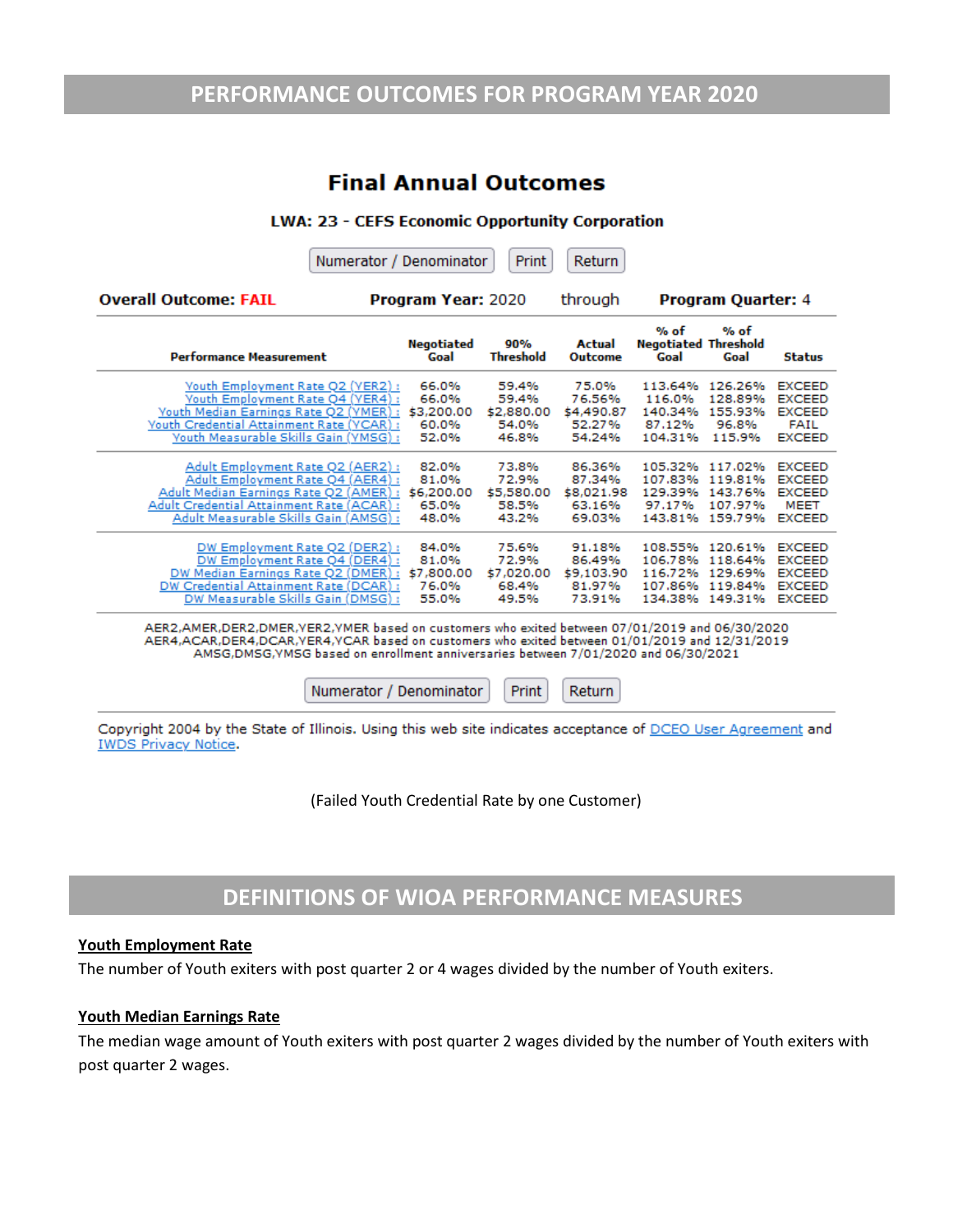#### **Youth Credential Attainment Rate**

The number of Youth exiters who attain a credential (diploma, GED or certificate) during participation or the end of 1 year after exit divided by the number of Youth exiters enrolled in education or training (excluding OJT or Customized).

#### **Youth Measurable Skills Gain**

Youth participants who achieved a Measurable Skill Gain in the program year divided by Youth participants enrolled in an education or training program leading to a recognized postsecondary credential or employment.

#### **Adult Employment Rate**

The number of Adult exiters with post quarter 2 or 4 wages divided by the number of Adult exiters.

#### **Adult Median Earnings Rate**

The median wage amount of adult exiters with post quarter 2 wages divided by the number of adult exiters with post quarter 2 wages.

#### **Adult Credential Attainment Rate**

The number of Adult Exiters who attain a credential (diploma, GED, or certificate) during participation or the end of 1 year after exit divided by the number of Adult Exiters enrolled in education or training (excluding OJT and Customized).

#### **Adult Measurable Skills Gain**

Adult participants who achieved a Measurable Skill Gain in the program year divided by Adult participants enrolled in an education or training program leading to a recognized postsecondary credential or employment.

#### **Dislocated Worker Employment Rate**

The number of Dislocated Worker exiters with post quarter 2 or 4 wages divided by the number of Dislocated Worker exiters.

#### **Dislocated Worker Median Earnings Rate**

The median wage amount of Dislocated Worker exiters with post quarter 2 or 4 wages divided by the number of Dislocated Worker exiters with post quarter 2 or 4 wages.

#### **Dislocated Worker Credential Attainment Rate**

The number of Dislocated Worker Exiters who attain a credential (diploma, GED, or certificate) during participation or the end of 1 year after exit divided by the number of Dislocated Worker Exiters enrolled in education or training (excluding OJT and Customized).

#### **Dislocated Worker Measurable Skills Gain**

Dislocated Worker participants who achieved a Measurable Skill Gain in the program year divided by Dislocated Worker participants enrolled in an education or training program leading to a recognized postsecondary credential or employment.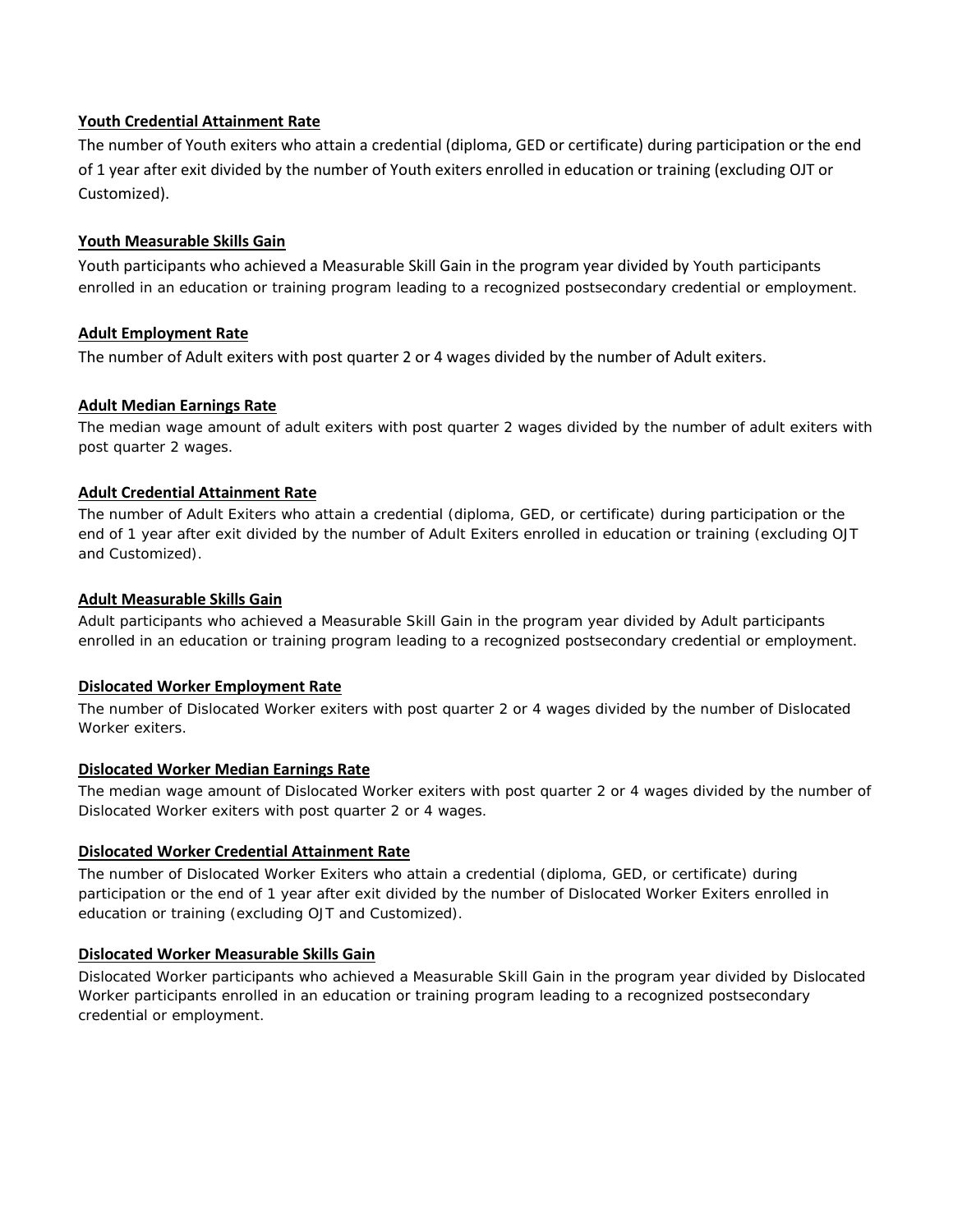| <b>LWIA 23</b><br><b>TRAINING VS OVERHEAD</b><br><b>REQUIRES 50% OF FUNDS TO BE SPENT ON TRAINING</b> |                      |                      |                      |  |  |  |  |  |
|-------------------------------------------------------------------------------------------------------|----------------------|----------------------|----------------------|--|--|--|--|--|
| Adult / DWS                                                                                           | <b>PY18</b><br>68.7% | <b>PY19</b><br>62.6% | <b>PY20</b><br>63.7% |  |  |  |  |  |
| <b>Total All Funds</b>                                                                                | 63.1%                | 55.4%                | 59.1%                |  |  |  |  |  |
|                                                                                                       |                      |                      |                      |  |  |  |  |  |

# **INCUMBENT WORKER TRAINING**

# PY20 LWIA 23 Incumbent Worker Training Projects

| <b>Name</b>                   | Location      | # Trained      | <b>Type of Training</b>     | Paid           |
|-------------------------------|---------------|----------------|-----------------------------|----------------|
| Hella                         | Flora         | 3              | <b>Mechatronics</b>         | 3,744.94<br>\$ |
|                               |               |                |                             | 2,045.20<br>\$ |
| Odd Fellow - 2 year           | Mattoon       |                | <b>LPN - Apprenticeship</b> | \$<br>1,840.36 |
| Magura USA                    | Olney         |                | Manufacturing Mgmt.         | \$<br>2,511.54 |
|                               |               |                |                             | \$<br>1,276.43 |
| <b>BK Resources</b>           | Altamont      | 3              | Welding                     | \$<br>3,802.00 |
| Versatech                     | Effingham     | 8              | Lean Leadership             | \$10,000.00    |
| <b>AM Transport</b>           | Olney         | $\overline{2}$ | Sales Leadership            | \$10,000.00    |
| Magura USA                    | Olney         | 8              | Lean Manufacturing          | \$<br>8,560.00 |
| Americana                     | Salem         | 10             | Lean Leadership             | \$13,785.00    |
| <b>Total Printing Systems</b> | <b>Newton</b> | 11             | Lean Leadership             | \$10,900.00    |
|                               |               |                |                             | \$68,465.47    |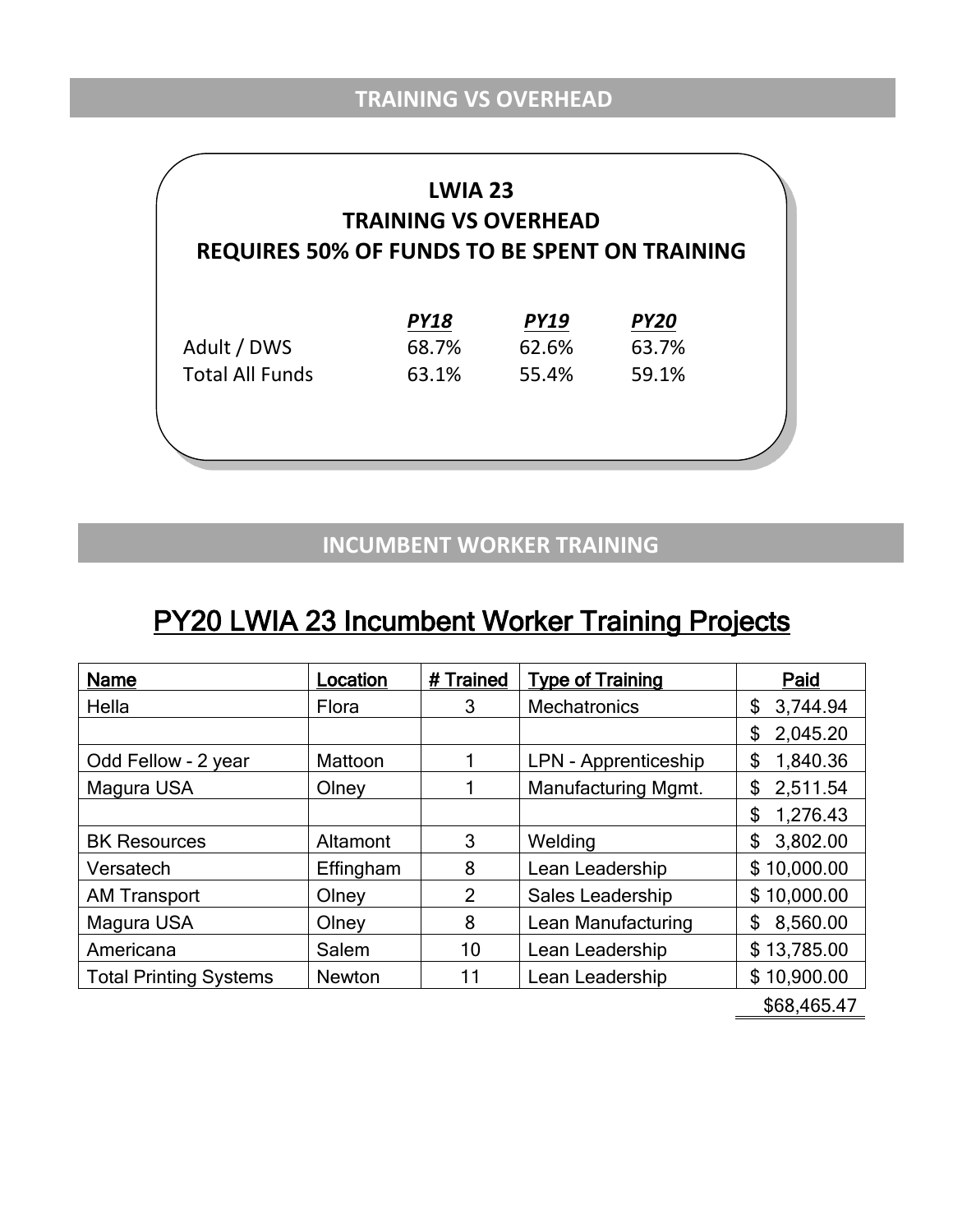## **SUCCESS STORY WINNER**

# **Stephanie Lowe**

Effingham, IL

Career Planner: Heidi Cade



Stephanie came to the WIOA office in May 2018 needing assistance with classroom training in the Radiologic Technology program. As a single mom, she wanted to pursue her education to reach a self-sufficiency level. She heard about our program through her sister who was also receiving classroom training assistance.

While in the program, WIOA provided case management, tuition assistance, books, uniforms and mileage reimbursement. With these expenses taken care of, she was able to better provide for her child, work and attend school full-time.

No matter what she has on her plate—single mom working full-time between 2 jobs as well as attending full-time classes with out-of-town clinicals—Stephanie is always smiling and doesn't allow circumstances to keep her from her ultimate goals, one of which is graduating with her Associate's Degree in May 2021. She recently won the "Living the Dream" award through the Soroptimist organization with a prize of \$1,000 for this top award and recognition. She is close to reaching her dreams and becoming self-sufficient. She is a positive role model for her daughter and proves that through adversity, there is strength.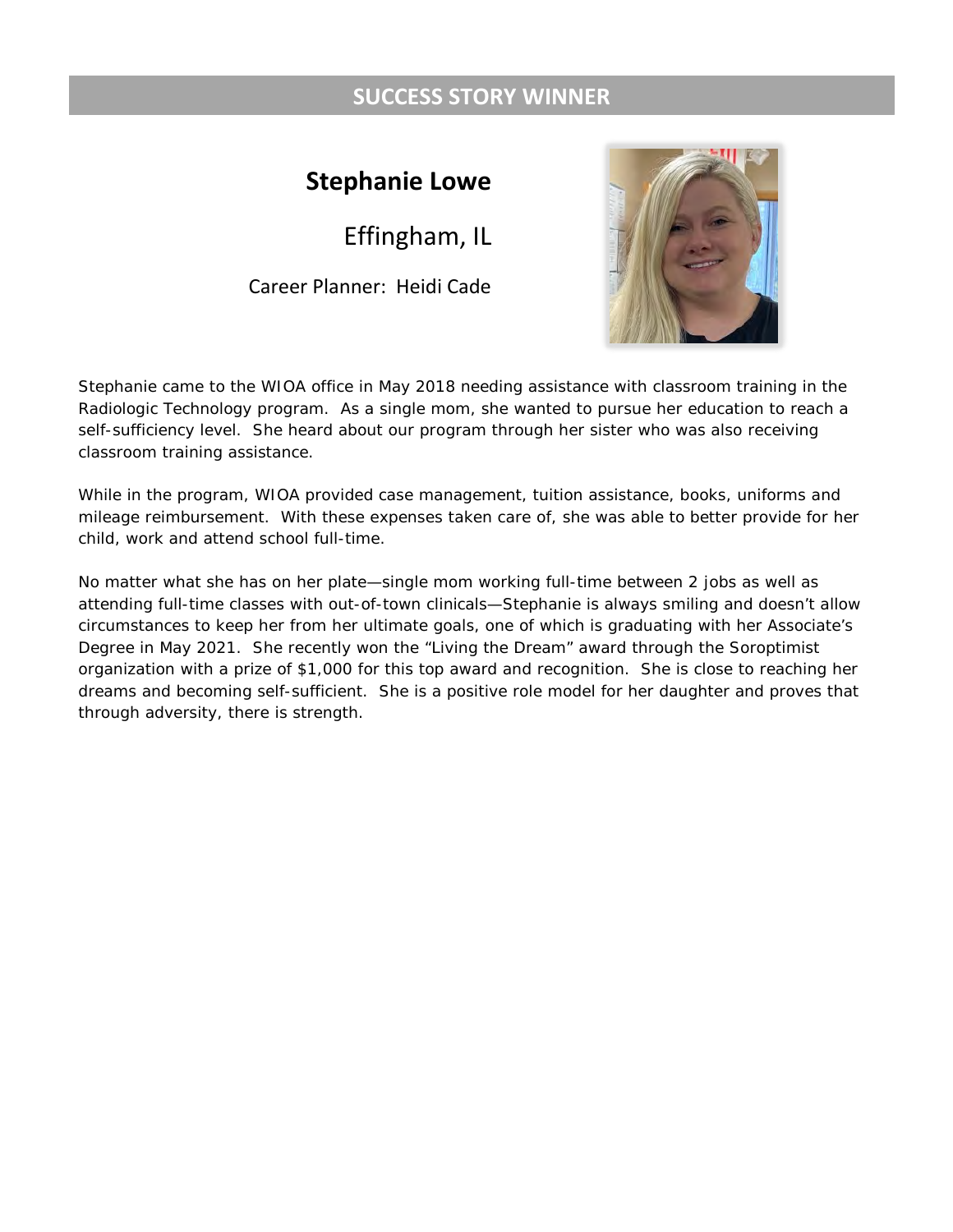### **PY20 PARTICIPANT DATA**

#### Report Template for Financial Oversight by LWIA 23 CEOs and the LWIB **Report of County-level Participant Data**

7/1/2020 through 6/30/2021 **Fiscal Year:** 

Report for Month Ended: 6/30/2021

| WIOA Grant #: 19-681023 & 20-681023 |
|-------------------------------------|

Trade Grant #: 18-661023 & 19-661023

|                  | <b>Enrollments</b> |             |       |       |   | <b>Participants Served</b> |                |              |             |       |       |            |         |              |                                  |                     |
|------------------|--------------------|-------------|-------|-------|---|----------------------------|----------------|--------------|-------------|-------|-------|------------|---------|--------------|----------------------------------|---------------------|
|                  |                    | <b>WIOA</b> |       | Trade |   |                            | <b>TOTAL</b>   |              | <b>WIOA</b> |       | Trade | <b>IWT</b> |         | <b>TOTAL</b> | <b>Participants</b><br>Served    |                     |
| County           | Adult              | <b>DW</b>   | Youth |       |   |                            |                | Adult        | <b>DW</b>   | Youth |       |            |         |              | <b>Direct</b><br><b>Training</b> | Percent of<br>Total |
| <b>Clark</b>     |                    |             | А     |       |   |                            | 5              | $\mathbf{z}$ | А           |       |       |            |         | 13           | 13                               | 3%                  |
| Clay             | 6                  | з           |       |       |   |                            | 10             | 11           | 6           |       |       |            |         | 24           | 21                               | 5%                  |
| Coles            | 21                 | 18          |       | 10    |   |                            | 56             | 48           | 27          | 19    | 14    | 11         |         | 119          | 101                              | 24%                 |
| Crawford         | $\overline{z}$     | 3           | 2     |       |   |                            | $\overline{7}$ | 10           | 11          | ß.    |       |            |         | 29           | 19                               | 4%                  |
| Cumberland       | 6                  | p           |       |       |   |                            | 10             | 9            | 5           |       |       |            |         | 18           | 17                               | 4%                  |
| Edgar            | $\overline{2}$     | 2           | 1     |       |   |                            | 5              | 4            | 2           |       |       |            |         |              |                                  | 2%                  |
| <b>Effingham</b> | 9                  | 11          | 16    |       |   |                            | 38             | 33           | 26          | 30    |       | 11         |         | 102          | 93                               | 22%                 |
| Fayette          | 5                  | л           | 8     |       |   |                            | 17             | 13           | 11          | 23    |       | 10         |         | 57           | 53                               | 13%                 |
| Jasper           |                    |             |       |       |   |                            | Δ              | 8            | 2           | 5     |       |            |         | 15           | 12                               | 3%                  |
| Lawrence         |                    |             | 3     |       |   |                            | 5              | 4            | з           |       |       |            |         | 11           |                                  | 2%                  |
| Marion           | 12                 | d           | з     |       |   |                            | 19             | 30           |             |       |       |            |         | 45           | 38                               | 9%                  |
| Moultrie         |                    | з           |       |       |   |                            | 5              | з            | 4           |       |       |            |         | 9            | 9                                | 2%                  |
| Richland         | 5                  | э           | э     |       |   |                            | 10             | 10           | 5           |       |       | 16         |         | 34           | 30                               | 7%                  |
| Other            |                    |             |       |       |   |                            | $\overline{z}$ | 5            |             |       |       |            |         | 6            |                                  | 1%                  |
| Total            | 72                 | 55          | 52    | 14    | n | o                          | 193            | 190          | 113         | 116   | 19    | 51         | $\circ$ | 489          | 423                              | 100%                |

**Notes of Explanation:** 

1. Report of County-level Participant Data is to be completed with IWDS data for each active grant.

2. Grant Number is the number DCEO assigns to the grant. If more than one WIOA or Trade grant is active, list each active grant number in the applicable field.

3. Report month is the month through which information is being reported. All reports are cumulative from the beginning of the fiscal year.

4. Enrollments are individuals assigned to LWIA 23 in IWDS. Enrolled individuals may not yet be receiving services.

5. Participants Served are individuals who have received at least one service from LWIA 23 as documented in IWDS.

6. Served Direct Training are individuals who have received at least one direct training service from LWIA 23 as documented in IWDS.

7. Percent of Total calculation based on Served Direct Training by county divided by Total Served Direct Training.

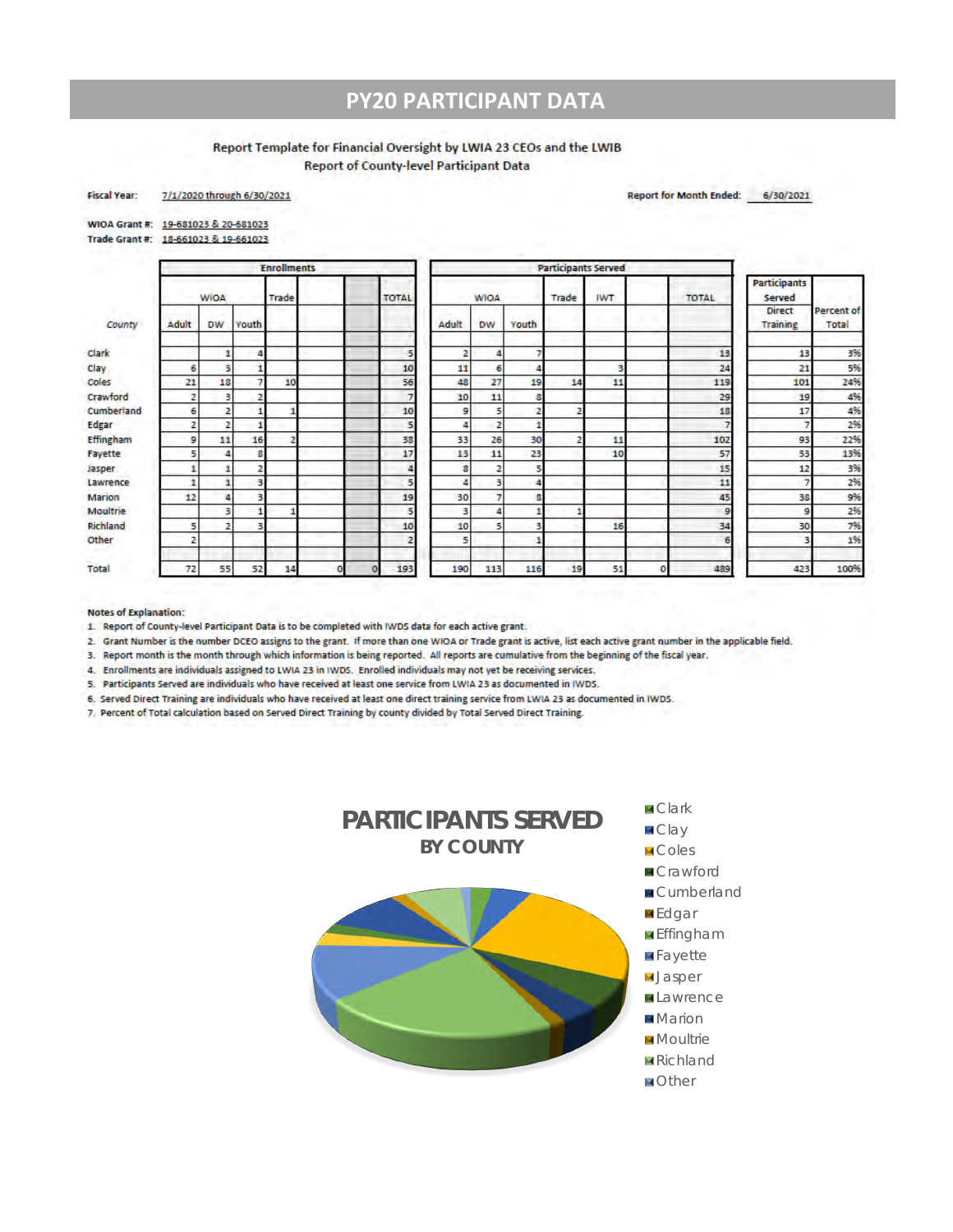# **PY20 DIRECT TRAINING EXPENDITURES**

#### LWIA 23 CEO and LWIB Financial Oversight **Report of County-level Participant Direct Training Expenditures**

#### Fiscal Year: 07/01/2020 through 06/30/2021

| <b>Report for Month Ended:</b> | 6/30/2021 |
|--------------------------------|-----------|
|                                |           |

|              |              |              | WIOA Formula - 19-681023 / 20-681023 |                        | 18-661023/<br>19-661023 | 19-681023/<br>20-681023                | 19-651023              |
|--------------|--------------|--------------|--------------------------------------|------------------------|-------------------------|----------------------------------------|------------------------|
| County       | Adult        | <b>DW</b>    | Youth in<br>School                   | Youth Out of<br>School | Trade                   | <b>Incumbent</b><br>Worker<br>Training | 1E - Rapid<br>Response |
| <b>Clark</b> | 9,378        | 18,982       | 1,429                                | 25,884                 |                         |                                        |                        |
| Clay         | 47,755       | 16,887       | 5,610                                | 696                    |                         | 7,162                                  |                        |
| Coles        | 150,323      | 88,726       | 7,313                                | 37,988                 | 6,493                   | 1,840                                  | 57,685                 |
| Crawford     | 24,671       | 28,509       | 7,141                                | 7,635                  |                         |                                        |                        |
| Cumberland   | 30,886       | 14,060       | 2,309                                | 8,306                  | 1,124                   |                                        | 1,012                  |
| Douglas      | 4,287        |              |                                      |                        |                         |                                        |                        |
| Edgar        | 7,319        | 6,699        |                                      | 16,577                 |                         |                                        | 3,587                  |
| Effingham    | 107,588      | 82,831       | 40,416                               | 59,749                 | 2,277                   | 13,802                                 | 12,251                 |
| Favette      | 42,886       | 21,532       | 21,267                               | 56,912                 |                         |                                        |                        |
| Jasper       | 27.639       | 8,913        | 9,899                                | 3,177                  |                         | 10,900                                 |                        |
| Lawrence     | 9.233        | 10,863       |                                      | 13,409                 |                         |                                        |                        |
| Marion       | 74,942       | 31,952       |                                      | 23,484                 |                         | 13,785                                 |                        |
| Moultrie     | 10,103       | 21,875       | 5,530                                |                        | 881                     |                                        | 6,612                  |
| Richland     | 34,960       | 18,785       | 7,116                                | 16,067                 |                         | 22,348                                 |                        |
| Other        | 7,410        |              |                                      | 183                    |                         |                                        |                        |
| Total        | 589,378<br>Ś | 3<br>370,612 | 108,030<br>s                         | s<br>270,066           | s<br>10,775             | ś<br>69,837                            | s<br>81,147            |

| <b>Total By County</b> | Percent of<br>Total |    | 18-656023*<br>Emergency<br>Layoff<br>Aversion |  |  |
|------------------------|---------------------|----|-----------------------------------------------|--|--|
|                        |                     |    |                                               |  |  |
| s.<br>55,673           | 4%                  | \$ | 9,775                                         |  |  |
| Ś.<br>78,110           | 5%                  |    |                                               |  |  |
| \$<br>350,368          | 23%                 |    |                                               |  |  |
| Ś<br>67,955            | 5%                  |    |                                               |  |  |
| \$<br>57,697           | 496                 |    |                                               |  |  |
| \$<br>4,287            | 0%                  |    |                                               |  |  |
| \$<br>34,182           | 2%                  |    |                                               |  |  |
| \$<br>318,913          | 21%                 | \$ | 49,590                                        |  |  |
| \$<br>142,596          | 10%                 | \$ | 14,306                                        |  |  |
| ś<br>60,528            | 4%                  |    |                                               |  |  |
| Ś<br>33,505            | 2%                  |    |                                               |  |  |
| \$<br>144,163          | 10%                 | \$ | 47,340                                        |  |  |
| \$<br>45,000           | 3%                  | \$ | 41,591                                        |  |  |
| Ś.<br>99,275           | 7%                  | s  | 45,982                                        |  |  |
| Ś<br>7,593             | 1%                  |    |                                               |  |  |
| \$.<br>1,499,845       | 100%                |    | 208,584                                       |  |  |

#### **Notes of Explanation:**

1. Report of County-level Participant Direct Training Expenditures is to be completed with CEFS expenditure data for each active grant.

2. Report month is the month through which information is being reported. All reports are cumulative from the beginning of the fiscal year.

3. Total by County is the cumulative amount of direct training expenditures by county.

4. Percent of Total calculation based on Total by County divided by total direct training expenditures.

5. "Emergency Layoff Aversion Grant Expenditures are shown for informational purposes but not included in the direct training totals or percentages. \*18-656023 has the cumulative totals for the life of the grant (5/1/20-6/30/21), not just the fiscal year.

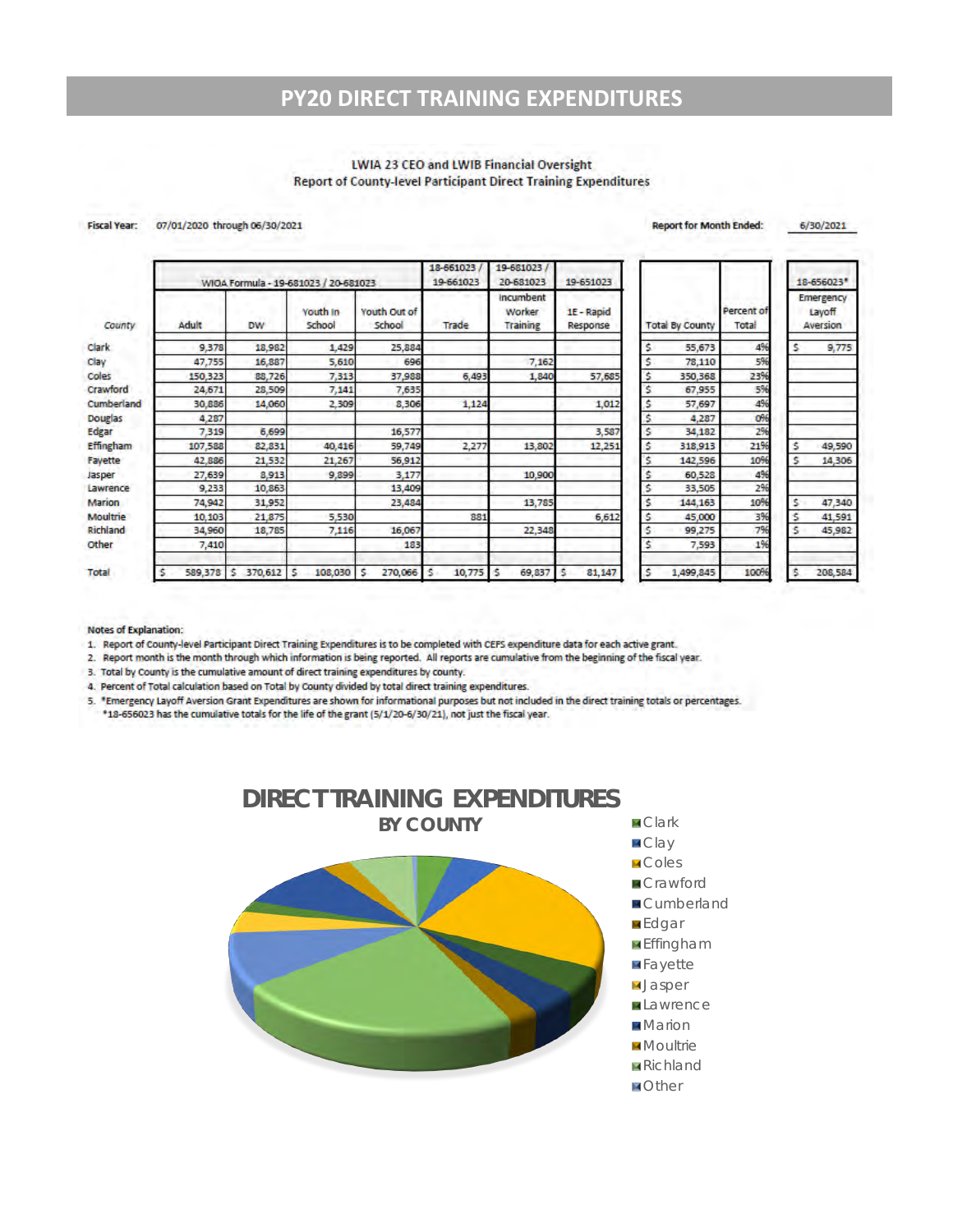### **PY20 KEY METRICS**

#### LWIA 23 CEO and LWIB Financial Oversight

Key Metrics for Financial Oversight of WIOA Formula Grants

| <b>WIOA Grant Numbers:</b>                                            | 19-681023 / 20-681023               |               | <b>Report for Month Ended:</b>     |                             |                          |  |  |  |
|-----------------------------------------------------------------------|-------------------------------------|---------------|------------------------------------|-----------------------------|--------------------------|--|--|--|
|                                                                       |                                     | <b>Status</b> |                                    |                             |                          |  |  |  |
| Metric                                                                | <b>Standard</b>                     | Adult         | <b>Dislocated</b><br><b>Worker</b> | Youth - In<br><b>School</b> | Youth - Out<br>of School |  |  |  |
| Obligations - Year 1 19-681023<br>80% by June 30th - see note 8 below |                                     | M             | м                                  | P.e.                        | F**                      |  |  |  |
| <b>Obligations - Year 2 19-681023</b>                                 | 100% by June 30 <sup>th</sup>       |               | M                                  | M                           | M                        |  |  |  |
| Obligations - Year 1 20-681023                                        | 80% by June 30th - see note 9 below |               | м                                  | Pest                        | $F***$                   |  |  |  |
| <b>Obligations - Year 2 20-681023</b>                                 | 100% by June 30 <sup>th</sup>       | MG            | MG                                 | MG                          | MG                       |  |  |  |
| <b>Direct Training Expenses</b>                                       | 50% of total expenditures           | м             | M                                  |                             |                          |  |  |  |
| <b>Youth - In School 19-681023</b>                                    | Not more than 50% of youth budget   |               |                                    | м                           |                          |  |  |  |
| <b>Youth - In School 20-681023</b>                                    | Not more than 50% of youth budget   |               |                                    | MG                          |                          |  |  |  |
| $Youth - 19-681023$                                                   | Minimum 20% for work experience     |               |                                    | M                           |                          |  |  |  |
| $Y$ outh $-20-681023$                                                 | Minimum 20% for work experience     |               |                                    | MG                          |                          |  |  |  |

Notes of Explanation:

1. A key metrics report is to be completed for the active formula grants.

2. The grant number is the number DCEO assigns to the grant.

3. Report month is the month through which information is being reported. All reports are cumulative from the beginning of the grant period and should tie to entries made on the Grant Reporting System (GRS). GRS entries for the report month are required to be made within 20 days of the end of the previous month.

4. As shown, some metrics apply separate standards for each of the two years for which formula grant funding is available.

5. The budget and expenses for grant amounts allocated for administration costs are not included in the calculation of the obligations metrics.

The Year 1 obligations measure is prorated to reflect cumulative minimum obligations of 6.67% per month (i.e., 80% divided by 12).

6. The direct training expenses metric applies to adults and dislocated workers only and is calculated based on all available funds for the program year, including funds carried in from the previous year.

7. Status indicators are as follows: MG=Meeting: N= Not Meeting: M= Met; F= failed

8. \*\* Due to the current situation regarding COVID-19, the State issued a waiver suspending the 80% obligation requirement for the PY19 funds.

9. \*\*\*A waiver request was submitted to DCEO regarding not reaching the 80% obligation rate for the PY20 funds and we are awaiting the response.

# **WORK EXPERIENCE WORKSITES**

### We would like to thank the following businesses for providing our customers with the opportunity to gain valuable work experience:

| <b>Worksite</b>                         | County  | Worksite                           | <b>County</b> |
|-----------------------------------------|---------|------------------------------------|---------------|
| <b>Catholic Charities</b>               | Coles   | <b>CEFS Meals on Wheels</b>        | Fayette       |
|                                         |         | <b>Effingham Child Development</b> |               |
| Vandalia City Cemetery                  | Fayette | Center                             | Effingham     |
| <b>Centralia Community Youth Center</b> | Marion  | <b>Salvation Army</b>              | Coles         |
| <b>Coles County Habitat ReStore</b>     | Coles   | <b>BBN Label &amp; Screen</b>      | Fayette       |
| Lake Land College                       | Coles   | <b>Stevens Industries</b>          | Effingham     |
| <b>Scheff's Supplies</b>                | Coles   | <b>AM Transport</b>                | Richland      |
| <b>Fayette County Hospital</b>          | Fayette | <b>Quail Creek Country Club</b>    | Crawford      |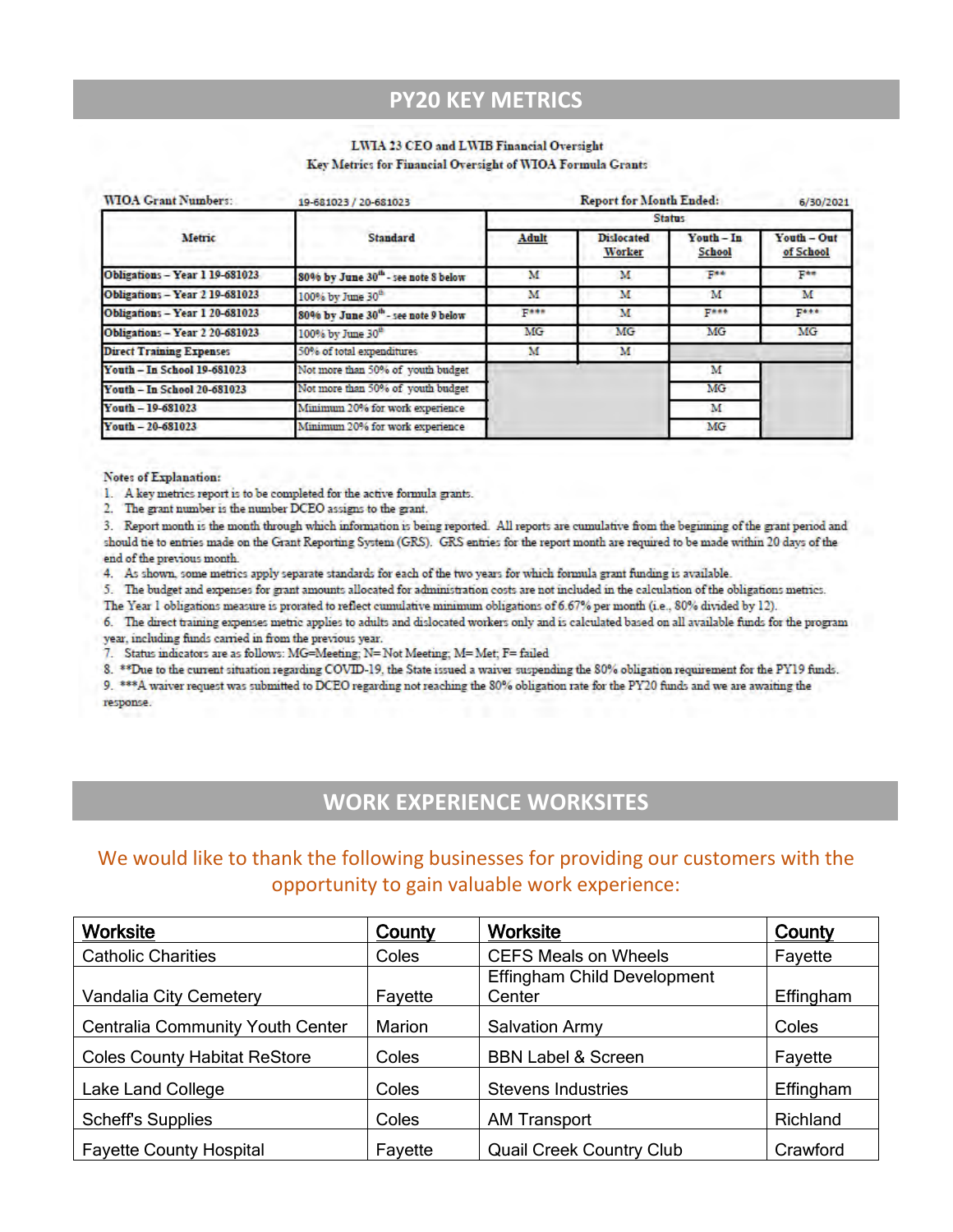# **LWIA 23 – ILLINOIS WORKNET CENTERS / PARTNERS**



#### *Centralia*

2005 E. McCord St. 618-545-3250

### *Effingham*

2311 Hoffman Drive 217-342-4382

#### *Lawrenceville*

700 E. State Street 618-973-4442

#### *Mattoon*

109 N. 16th Ave. 217-279-0371

#### *Olney*

305 N. West Street, Room 208A 618-392-7777

#### *Robinson*

102 West Main St. 618-544-3858

#### *Vandalia*

517 West Gallatin 618-283-2780



TRAINING . CONNECTING . DEVELOPING ILLINOIS' WORKFORCE

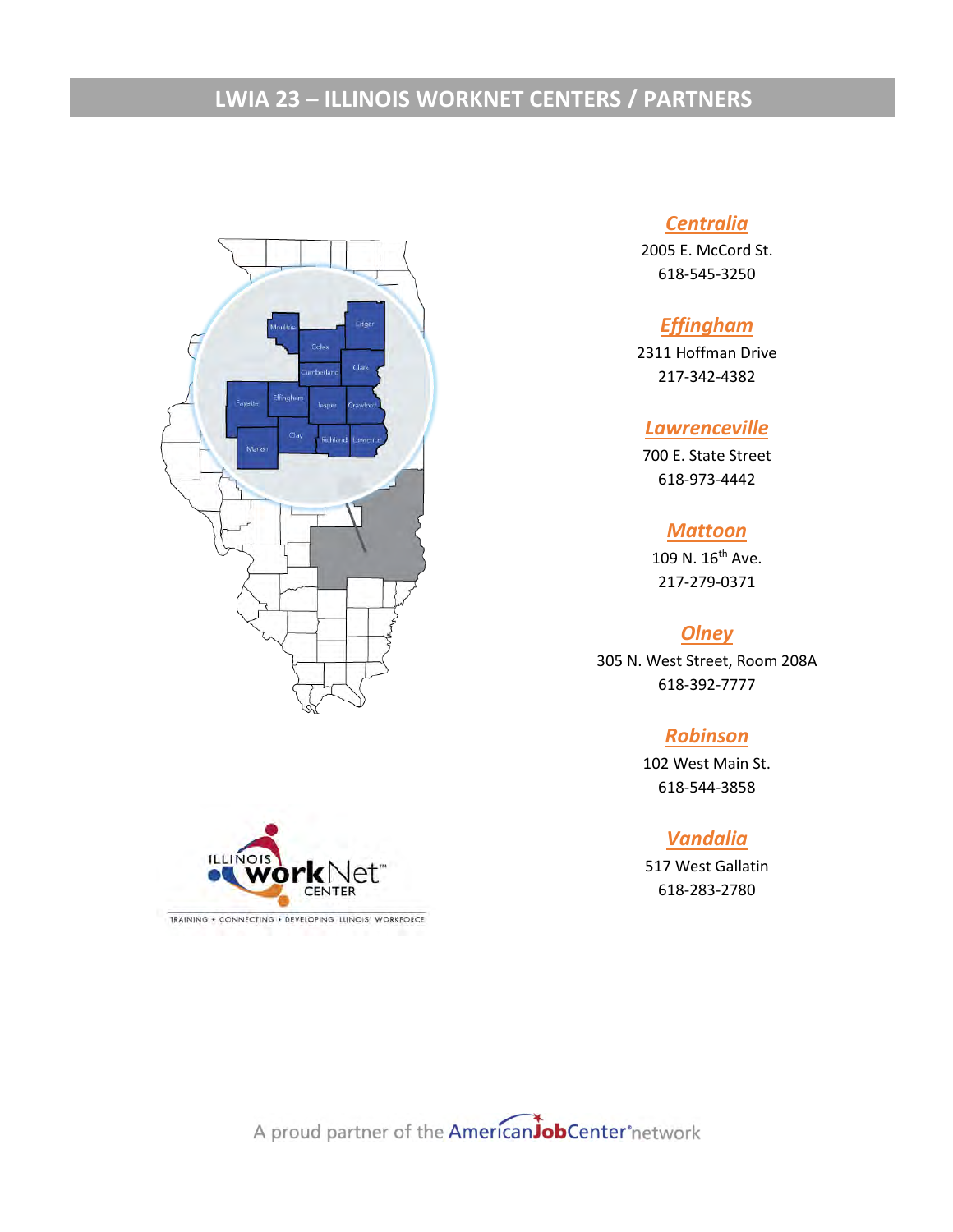# **LWIA 23 FUNDING FLOW**

**The chart below outlines the process through which federal funding is filtered down to the local level:** 



- CEO's select Grant Recipient
- CEO's appoint the Board members
- Board selects the Service Provider
- Grant Recipient staffs the Board
- Service Provider administers the programs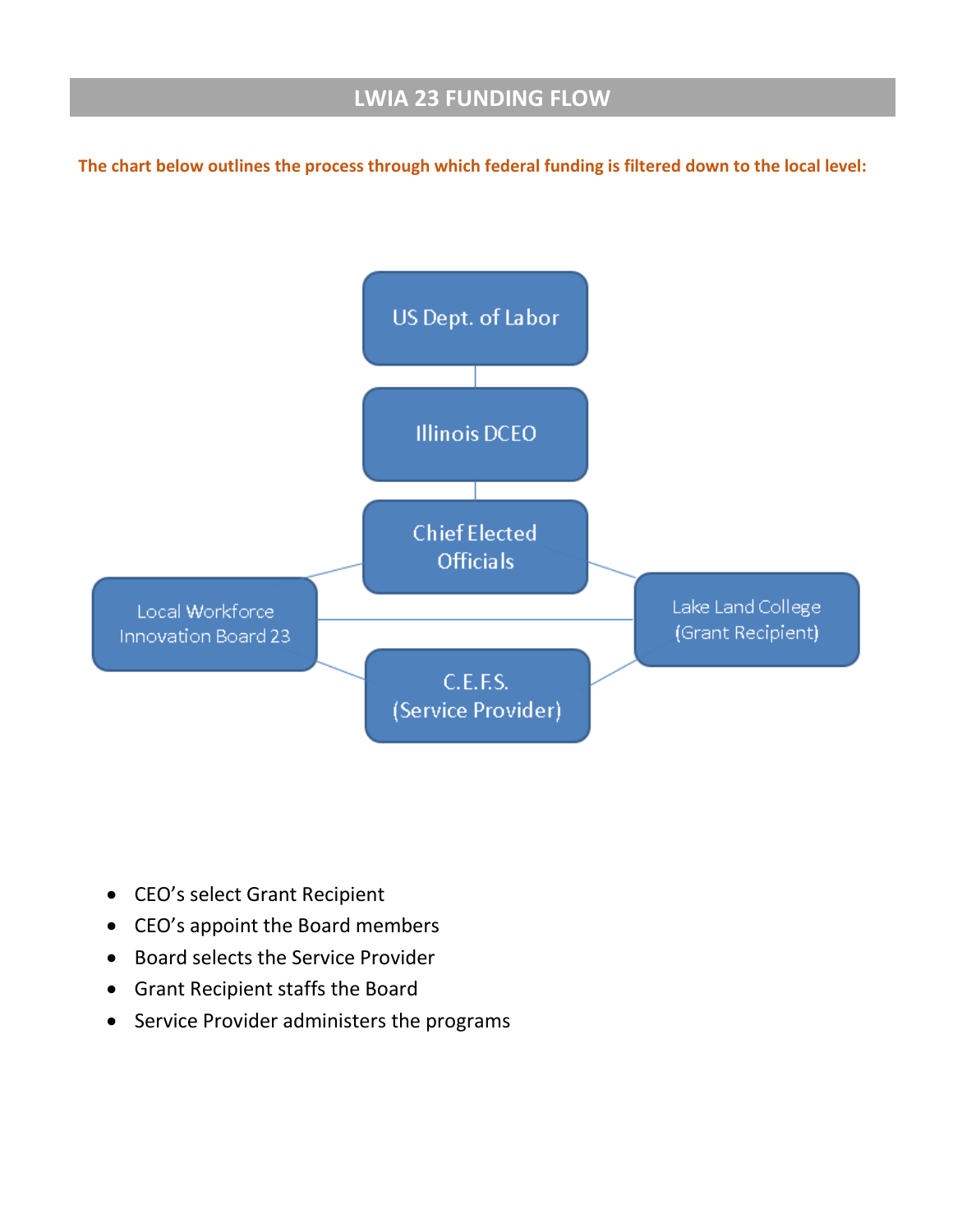### **BOARD MEMBER TERM FULFILLMENTS**

LWIA 23 would like to thank the following Board Members who completed their terms during the PY20 year:

*Michael Conley – Higher Education David Cox – Moultrie County Van Leeds – Department of Rehab Services Justin Martin - Labor Deacon Patient – Moultrie County Bruce Peters – Richland County Tom Robinson – Lawrence County Chuck Rose – Marion County John Weidner – Clay County*

Thank You